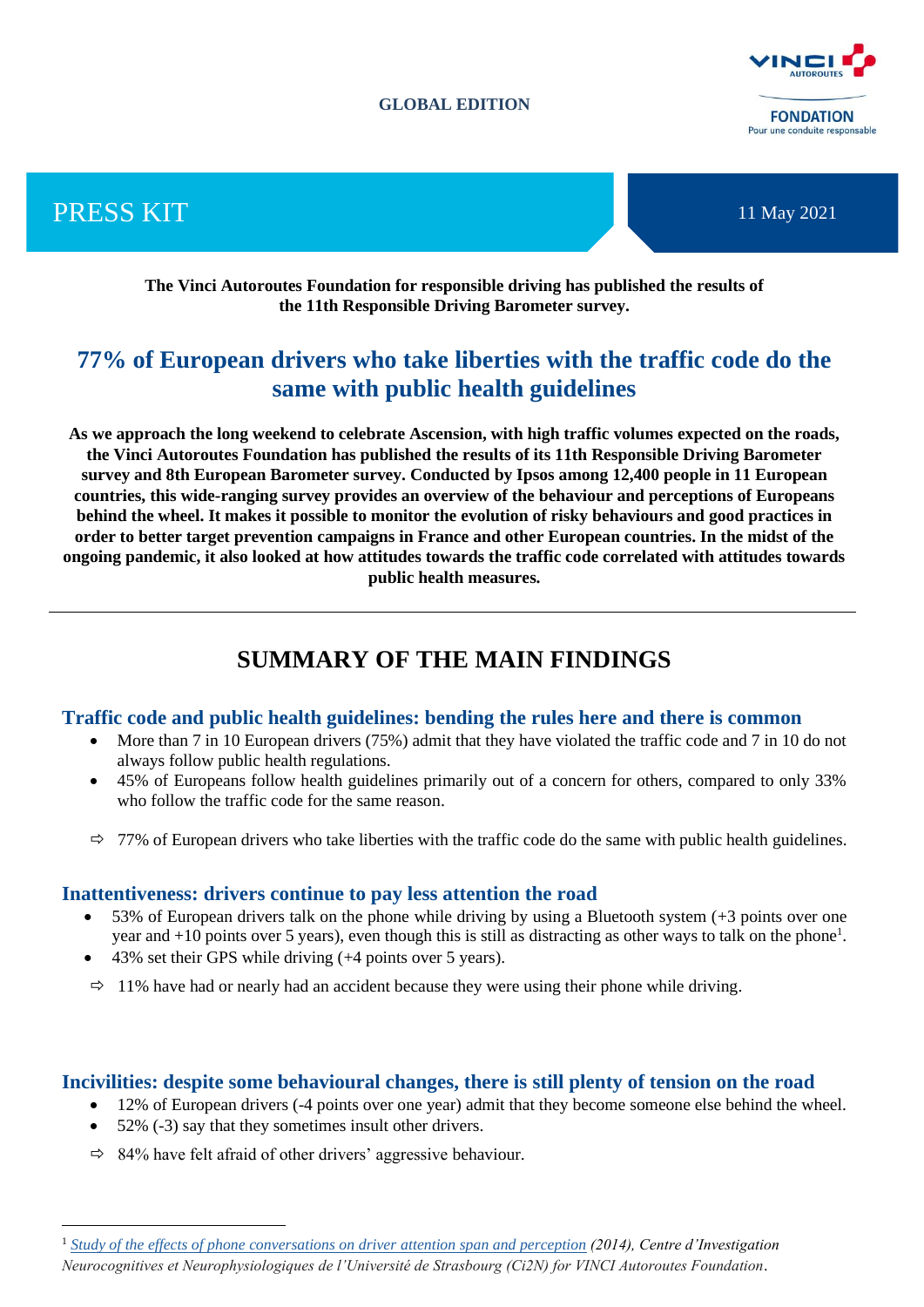# **Drowsiness: risk-taking is still too widespread and some best practices are down**

- 40% of European drivers (-5 points) don't follow the recommended practice of taking a break every 2 hours, even though 73% of them are aware of it.
- 52% stop en route to take a nap.
- $\Rightarrow$  12% have had or nearly had an accident due to falling asleep at the wheel.

# **Motorway road worker safety: high levels of indifference may lead to serious consequences**

• 51% of European drivers forget to slow down in work zones (-3)*.* 

*"Whether they are part of the traffic code or public health guidelines, rules are often seen more as constraints than as a form of protection. When drivers allow themselves to bend the rules a little, they are focusing on their immediate benefit and ignoring the potential risk of an accident, hoping that they are in enough control to avoid it. The vast majority of accidents, however, occur when people have not fully accounted for the risks of violating the traffic code."*

> Bernadette Moreau General Delegate of the VINCI Autoroutes Foundation for responsible driving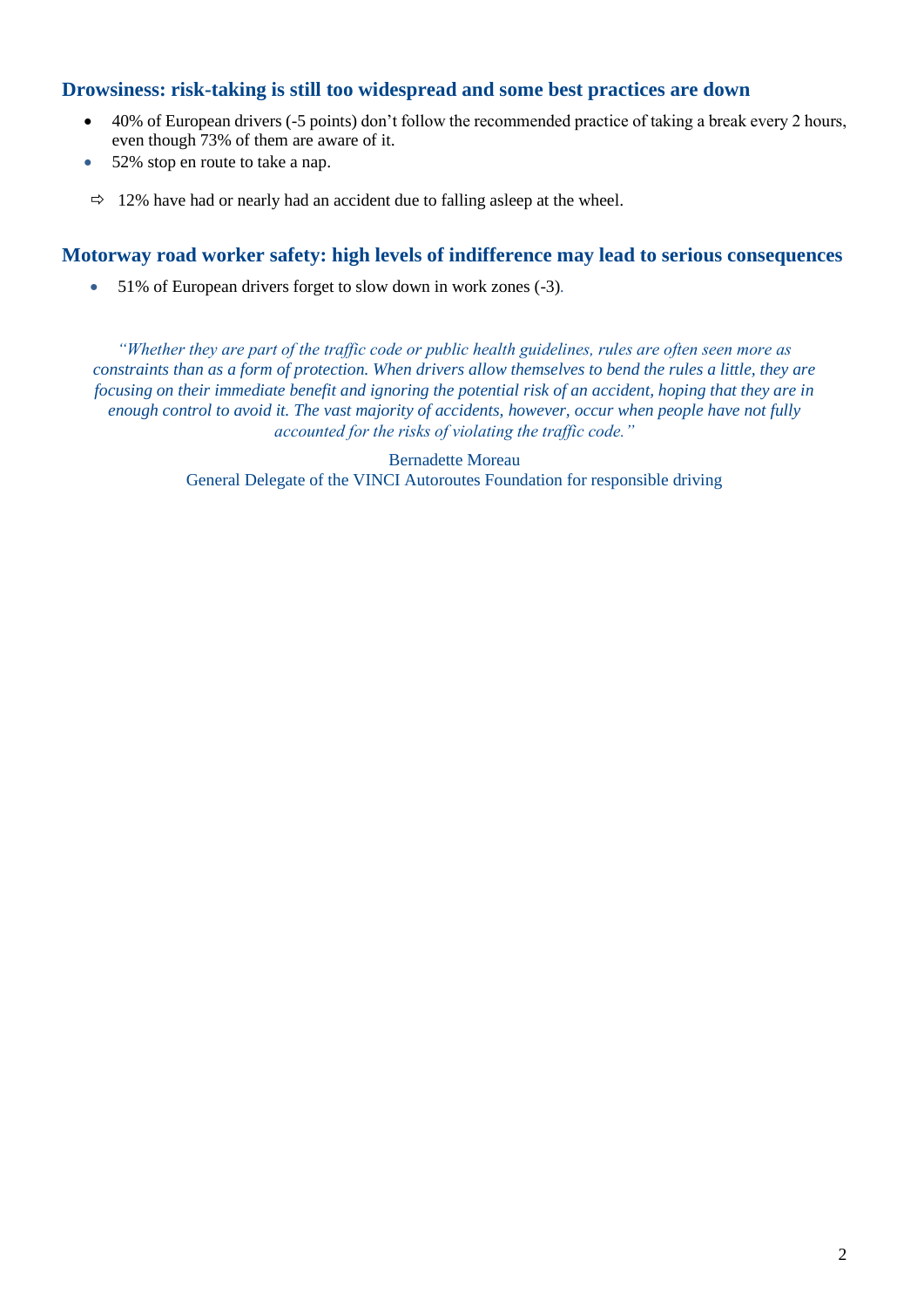# **DETAILED RESULTS**

# **Traffic code and public health guidelines: bending the rules here and there is common**

## $\Rightarrow$  *When they don't understand the reason for a rule, European drivers are more likely to break it...*

**75% of European drivers admit that they do not always follow the traffic code. Europeans also report taking certain liberties with public health measures, but to a lesser degree than with the traffic code**: **70% (a difference of 5 points) say they don't always follow health guidelines** (preventative measures, lockdowns, curfews, etc.)*.* Also, whereas 30% of Europeans said they always follow public health guidelines, only 25% said the same for the traffic code.

**Most of the people who sometimes took liberties with the rules, whether they be public health guidelines or the traffic code, gave the same reason for doing so: they did not always think the rule made sense or that it fit a given situation (52% said so in relation to the traffic code, compared to 45% for public health guidelines).** The impression that some rules are in place only to give tickets was much more common with regard to the traffic code (29% than it was for public health guidelines (15%). Conversely, some people think that if they are particularly vigilant, they can allow themselves to break the rules. This was more the case for health guidelines (42% of Europeans) than it was for road safety (22%).

**People who say they follow the rules seem to be mostly motivated by the goals of these rules,** namely avoiding the risk of having an accident or getting infected. In all cases, the fear of penalties was the least motivating factor. **Thinking about others was a much more common justification for following health guidelines (mentioned by 45%) than it was for road safety (33%),** especially when people were thinking about their friends and family (23% *vs.* 11% in Europe). While French people were the most concerned with their own safety on the road (33% vs. 28% for health guidelines), this motivation and preference were less prevalent in Europe and in the United Kingdom (26% for following the traffic code *vs*. 27% for following public health guidelines). Trust in the wellfoundedness of the traffic code motivates 30% of European drivers vs. 17% for health guidelines. Fear of penalties was a weak motivator for rule-following (11% of European respondents for both the traffic code and health guidelines).

**Because they are less aware of their own behaviour**, fewer British people than the European average admit that they would probably be at least partly at fault in the case of an accident (34%) and to a lesser degree, they are also less likely to admit personal responsibility if they catch Covid-19 (40%)*.*

## *...especially behind the wheel*

A particularly high number of British drivers violate the traffic code:

- 88% of European drivers drive a few kph over the speed limit.
- 62% continue through the intersection when the light is yellow or has just turned red.
- 51% forget to use their turn signals when passing other vehicles or changing direction.
- 43% don't come to a complete stop at a stop sign.
- 28% double park.
- 8% say they drive when over the legal alcohol limit, if they're not feeling drunk.
- 7% say they get behind the wheel after taking medication that might affect their awareness.
- 3% get on the road after smoking marijuana or taking drugs.

# **Inattentiveness: drivers continue to pay less attention the road**

Despite a slight decrease, drivers remain keenly aware of the dangers of inattentiveness: 54% of European drivers identify it as one of the main causes of deadly accidents on the roads in general, compared to 40% for motorways in particular. **Also, 11% of European drivers have already had, or almost had, an accident due to someone using their phone while driving.**

#### **However, more and more drivers are adopting dangerous behaviours around distractions:**

• 76% of European drivers (-2) admit that they take their eyes off of the road for more than 2 seconds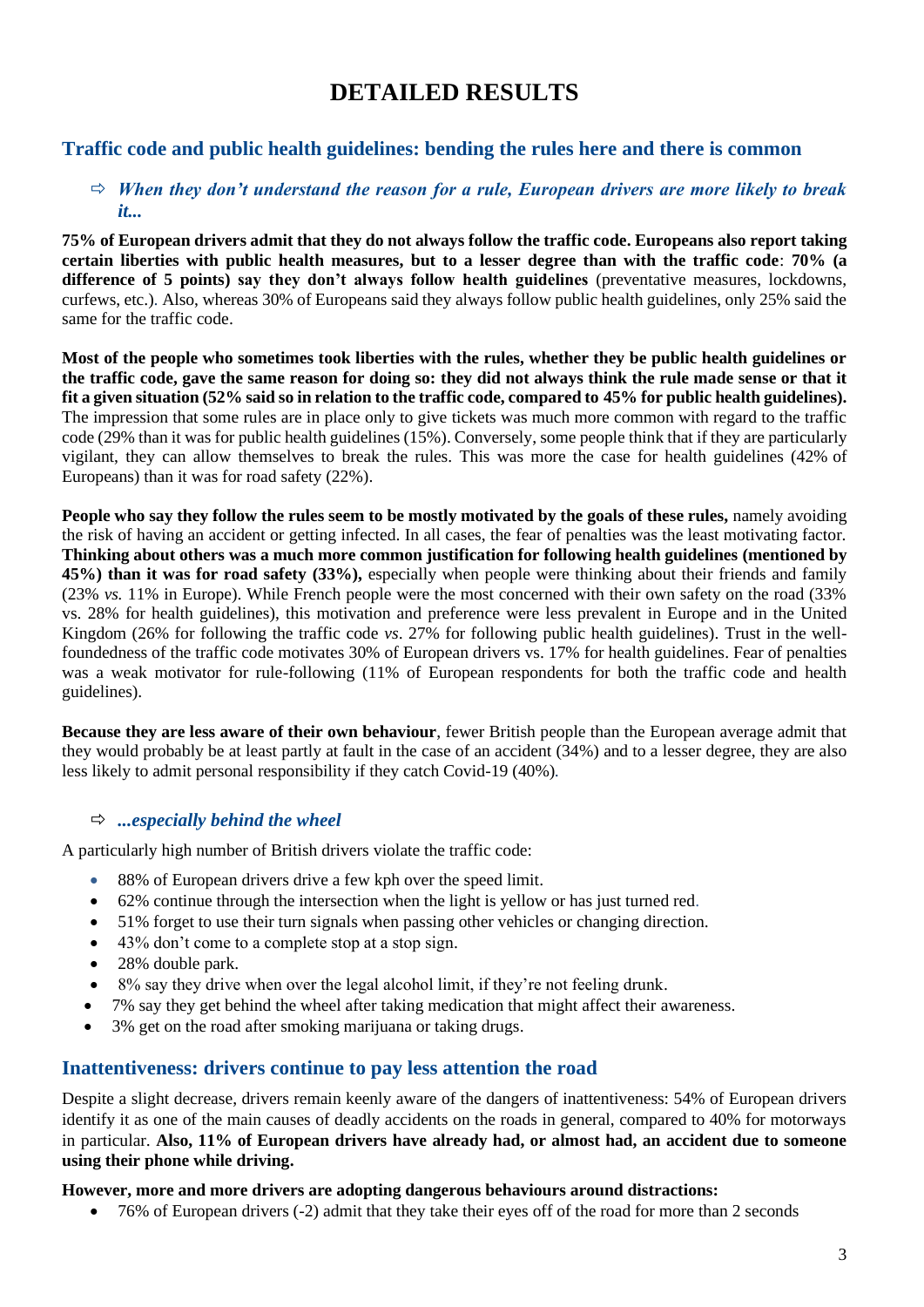- $\bullet$  53% (+3 points over one year and +10 over five years) say they talk on the phone while driving, using a Bluetooth system to connect to their car's built-in speakers. This practice is just as dangerous in terms of distraction as other kinds of phone use.
- 43% (+4 points over 5 years) set their GPS while they are driving.
- 22% send and/or read text messages or e-mails while driving.
- $\bullet$  21% (+2 over one year and +5 over 10 years) use an app to notify other drivers of certain events while behind the wheel.
- 32% use an earpiece, headset, or headphones to talk on the phone while driving.
- 23% make calls holding the phone in their hands.
- 7% even watch films or videos on a smartphone or tablet while driving.

## **Incivilities: despite some behavioural changes, there is still plenty of tension on the road**

**During these difficult times, European and British drivers have become a little less critical of their fellow drivers on the road**: they see them as less stressed (32%, -6 points) and aggressive (26%, -2), and more attentive behind the wheel (18%). Still, these other drivers have not become blameless in their eyes. 79% (-4) used at least one negative adjective to describe them, most often calling them irresponsible (46%) and dangerous (26%, -2). Their judgement of themselves remained unchanged, with 97% using at least one positive adjective to describe their own driving and only 12% (-2) admitting to at least one error.

**Some drivers, however, are aware that getting in the car can have a negative influence on their behaviour**. In fact, 12% of European drivers **say that they are not really the same person when they get behind the wheel, becoming more nervous, impulsive, or aggressive than normal**. For 18% of these drivers, the protection of being in their car makes them feel like they are "in a bubble" so they pay less attention to other people. 13% of them even feel that on the road, "it's every man for himself".

**Aggressive behaviour and incivilities behind the wheel are slightly down compared to 2020, but they remain all too common**: 52% (-3) of European drivers say that they have insulted other drivers in the past, 47% (-4, *36%, -9*) have honked their horn impatiently, 30% (-3) have deliberately tailgated a driver who's annoying them, 30% (- 4) have passed on the right on the motorway.

**This change should be put into context, however, since 20% of European drivers don't hesitate to get out of their car and explain themselves**, while the number of drivers who say they have been afraid of the aggressive behaviour of another driver has remained at a high level (84%).

**British drivers do, however, appreciate small gestures of politeness.** This means that when they are in the car and another driver lets them go ahead with a polite gesture, this leads them to report their average level of wellbeing as 8.2/10. Also, when they let another car go ahead and the driver makes a gesture to thank them, they report their average level of well-being as 8.3/10. Finally, when someone apologizes for making an error while driving by making a hand gesture, they report their level of well-being as 7.8/10.

# **Drowsiness: risk-taking is still too widespread and some best practices are down**

French people are more aware of the risk of drowsy driving on the motorway, listing drowsiness as their number 2 risk (38%, just after excessive speed, 39%) for the first time since 2014. Europeans in general placed drowsiness as the number 4 cause of deadly motorway accidents (20%). There were, however, many Europeans who reported that drowsiness had caused an accident or incident they had been involved in:

- 12% have had or nearly had an accident due to falling asleep at the wheel.
- 24% (-3) have dozed off for a few seconds while driving.
- 15% (-3) have drifted into the shoulder or emergency lane due to inattention or drowsiness.

24% (-4) of European drivers, however, believe that they can still drive when tired and 35% (-16) will do so, even if they feel very tired, because they have no other choice.

On long trips, some practices that can lead to drowsy driving are down, but they are still too common:

- 82% (-4) of European drivers go to bed later or get up earlier than usual before a long trip.
- 74% (-3) finish packing late at night before they leave.
- $\bullet$  62% (-5) leave at night.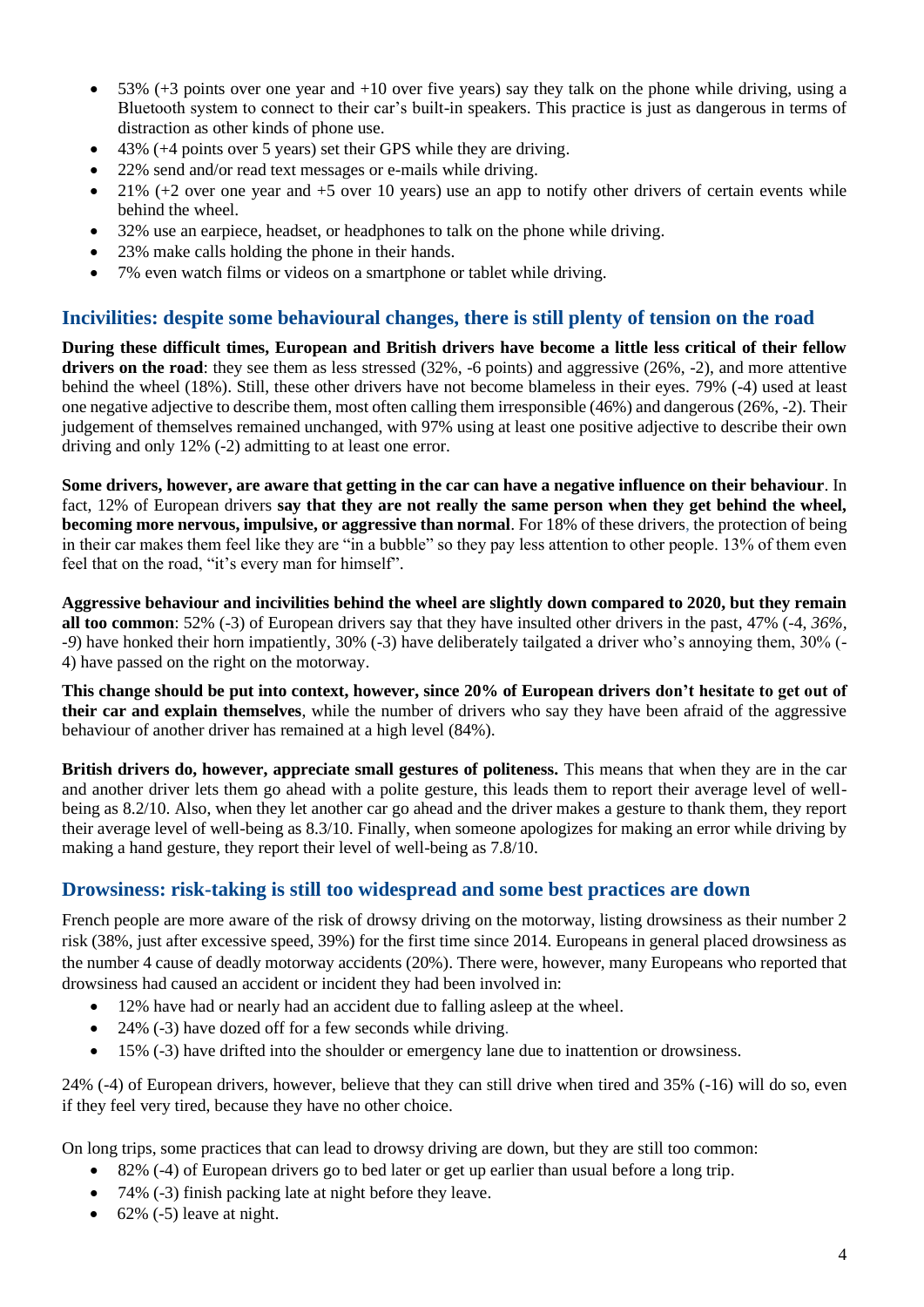At the same time, some good habits that are highly effective in preventing drowsiness are on the decline:

- 83% of drivers plan their departure time based on when they will be the least tired*.*
- 74% (-3) put delay departure when they are tired.
- 68% (-3) switch with another driver during the trip.
- 52% (-7) stop en route to take a nap the most effective way to avoid the risk of falling asleep at the wheel.

The amount of time that people drive before they take a break also decreased slightly: 3:02 (-4min) for European drivers. As for the recommendation that drivers take a break every 2 hours, 40% (-5) of European drivers do not follow it, despite it being known to 73% of them. Among those who do not follow this recommendation, 47% say that they only stop when they feel very tired and 18% think that this recommendation is too strict and not adapted to their situation. 8% say that they don't have enough time to take a break every 2 hours.

# **CLOSE-UP**

# **Motorway road worker safety: high levels of indifference may lead to serious consequences**

On average, more than 2 work vehicles per week are struck on the motorway. This trend continued at the beginning of this year, despite less traffic due to lockdown measures<sup>2</sup>.

These accidents are often due to drivers' dangerous behaviours:

- **- 56% (-5) of European drivers don't maintain safe distances from other cars**  even though this is essential for maintaining good visibility on the road.
- **- 51% (-3) forget to slow down when approaching a work zone.**

**In France, the "safety corridor" rule was added to the traffic code in September 2018**. Punishable by a set fine of €135 and a loss of points based on the infraction, it aims to protect people working on surface streets, high-speed roads, and motorways. The safety corridor is a virtual barrier that drivers must respect, moving as far away as possible from road workers, creating a protective perimeter.

Still, **more than 1 in 4 French drivers (28%) do not know about this rule**. This figure is slightly lower (21%) for those who have had their driving license for less than 3 years. Overall, nearly 7 drivers in 10 (69%, -4) admit that they do not always respect the safety corridor.

## **When asked about the main causes of accidents involving motorway road workers, French drivers first cited speed (67%), followed by distracted driving (60%), and not maintaining safe driving distances (53%).**

**Only 10% of French drivers mentioned limited vehicle visibility in the survey.** This was not very surprising, since most road works are indicated with signage that is visible from a distance (flashing lights, illuminated arrows on vehicle roofs, etc.) ...which of course only work if the driver's eyes are on the road...

### **Drowsy driving was last on the list, mentioned only by 9% of French respondents.**

<sup>&</sup>lt;sup>2</sup> March 2021 AFSA monthly road worker safety assessment